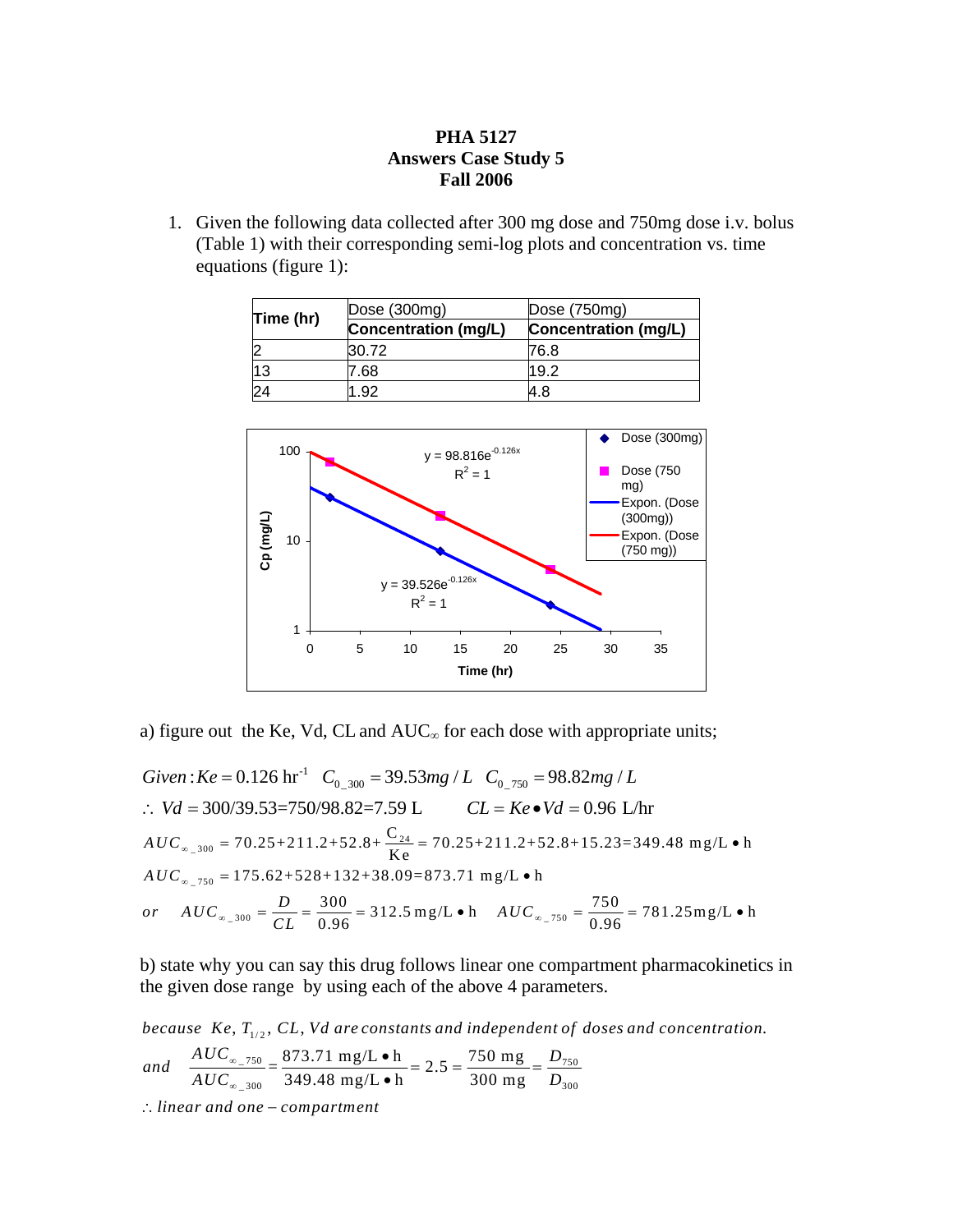2. State if the following are True or False (0.5 points each)

| T F | a. "Linear pharmacokinetics" means that the plasma drug concentration<br>versus time plots will result in a straight line. (F)                                                                             |  |
|-----|------------------------------------------------------------------------------------------------------------------------------------------------------------------------------------------------------------|--|
| T F | b. For a linear model the rate of elimination is proportional to the amount<br>of drug remaining to be eliminated<br>(T)                                                                                   |  |
| T F | c. A one compartment model means that drug in the blood is in rapid<br>equilibration with drug in extravascular tissues<br>(T)                                                                             |  |
| T F | d. For a linear model the rate constant for elimination is proportional to the<br>amount of drug remaining to be eliminated $(F)$                                                                          |  |
| T F | e. Since $CL = K_{\rho} \bullet Vd$ , so if the volume of distribution increases the<br>clearance must increase. (F)                                                                                       |  |
| T F | f. At steady state (equal dose, equal interval multiple IV) accumulation<br>stops because the amount of drug eliminated during the dosing interval is<br>the same as the dose given at each dose time. (T) |  |
| T F | g. If a drug is given as the same IV bolus dose every elimination half-life<br>you would expect the $C_{max\_ss}$ to be twice the Cp(0) (first dose) value. (T)                                            |  |
| T F | h. The time it takes for plasma concentrations to reach steady state after                                                                                                                                 |  |

repeated IV doses is dependent on the dosing interval and not on any characteristic of the drug such as volume of distribution or elimination rate constant. (F)